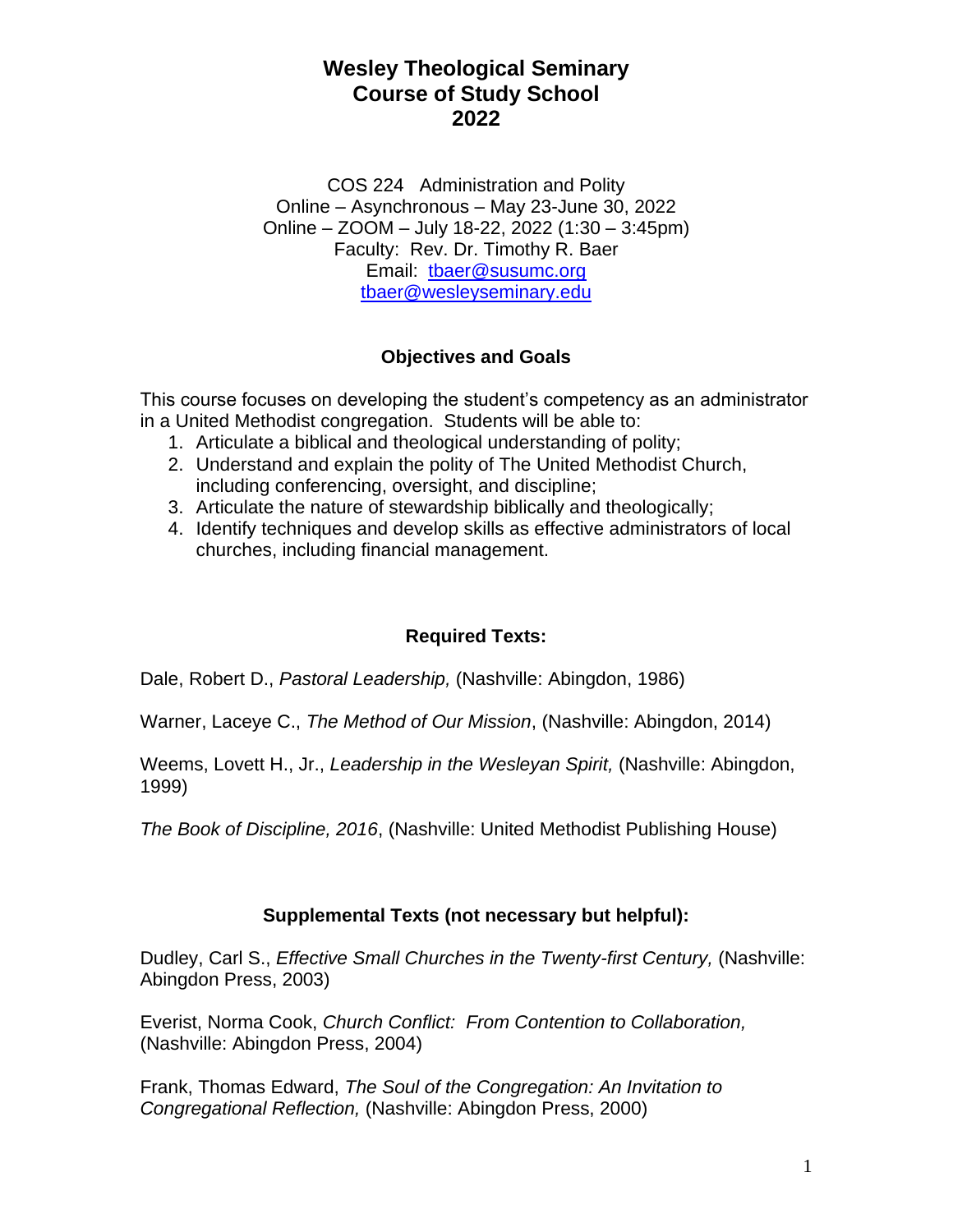### **Reading Assignments:**

Reading required texts should be completed prior to the first day of class.

### **Please Note:**

The subject matter of Church Administration and United Methodist Polity is exceedingly broad. In order to effectively engage the whole, I have identified a number of fundamental components which we will address through focused conversations, information sharing, lectures, and assignments. There is no large comprehensive course paper. Rather, there is a series a smaller, targeted, focused assignments. Each assignment has a point possibility which when added cumulatively will equal a total of 100 points for the course. Letter course grades will be based on points accumulated.

### **Instructions:**

All papers should be completed using 12 point font, double spacing, and one inch margins. Also please:

- show evidence of reading the book or the assignment as well as *integrating your personal reflections and thoughts in response to the writer's comments;*
- *provide clear articulation of concept or idea addressed;*
- answer the question adequately and fully with specific illustrations;
- *include personal reflections and insights where requested;*
- *follow prescribed length in response to each question;*
- *follow prescribed format and style quidelines for paper.*

### **Online (Asynchronous):**

Assignment 1a: (Due June 6, 2022)

Prepare a short paper (detail below) which you will share with the whole class via posting to Blackboard by June 6<sup>th</sup>. That week, class engagement/discussion will be prompted by questions posed by Dr. Baer. As we (entire class) will not have met each other at this point, this will enable all of us to get a feel for leadership/administration in our respective ministry settings.

1. Describe your setting:

Provide detail creating a verbal picture of your setting. Describe location, facilities *(property, sanctuary, educational space, office space, etc.)*, membership, community setting, worship and small group attendance, as well as other data or descriptions that make it possible to picture your church(es). Be specific! *(2 pages) (5 points)*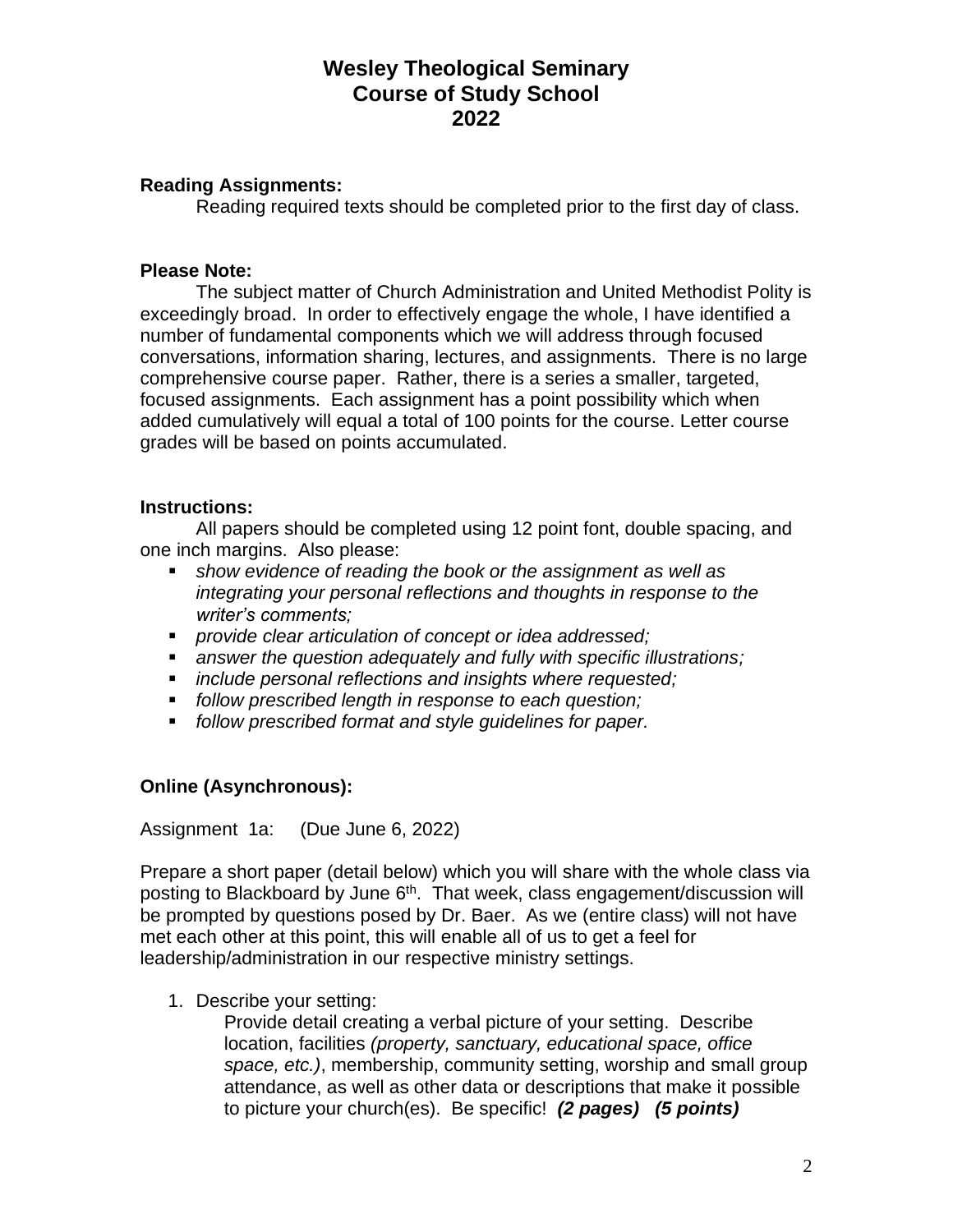Assignment 1b: (Due June 13, 2022)

Prepare a short paper (detail below) which you will share with the whole class via posting to Blackboard by June 13<sup>th</sup>. That week, class engagement/discussion will be prompted by questions posed by Dr. Baer.

1. Dr. Lovett Weems talks of "ministry by wandering about" (MBWA). In the administration of your church(es), what observations (internal and external) would be critical to know, especially as you plan and execute a strategy for leading/administering the church(es). Observe relational and visual cues for what is happening in the church(es) as well as the community, and who is a part of it. Be specific in your description. *(2 pages) (5 points)*

Assignment 2: (Due June 20, 2022)

Via Blackboard starting June 20<sup>th</sup>, Dr. Baer will kick-off this week's conversation focused on how our United Methodist Church is organized. Recognizing Dr. Lacey Warner and Dr. Lovett Weems, Jr. reminder to us that our United Methodist system of organization is grounded in Biblical and theological understanding, we will converse about the heart of our governance. *(5 points)*

Assignment 3: (Due June 27, 2022)

Via Blackboard starting June 27<sup>th</sup>, Dr. Baer will kick-off this week's conversation focused on Administration, Management, Leadership, and Responsibilities considerations as they intersect with leading a Local Church. *(5 points)*

**PLEASE NOTE:** THE FOLLOWING PAPERS WILL BE SUBMITTED BUT NOT POSTED FOR CLASS DISCUSSION !!!

Assignment 4: (Due June 13, 2022)

What is United Methodist "conferencing"? What are its strengths? What are its weaknesses? What are the implications for the church(es) you lead and for you as an administrator in the United Methodist connection? *(3-4 pages) (10 points)*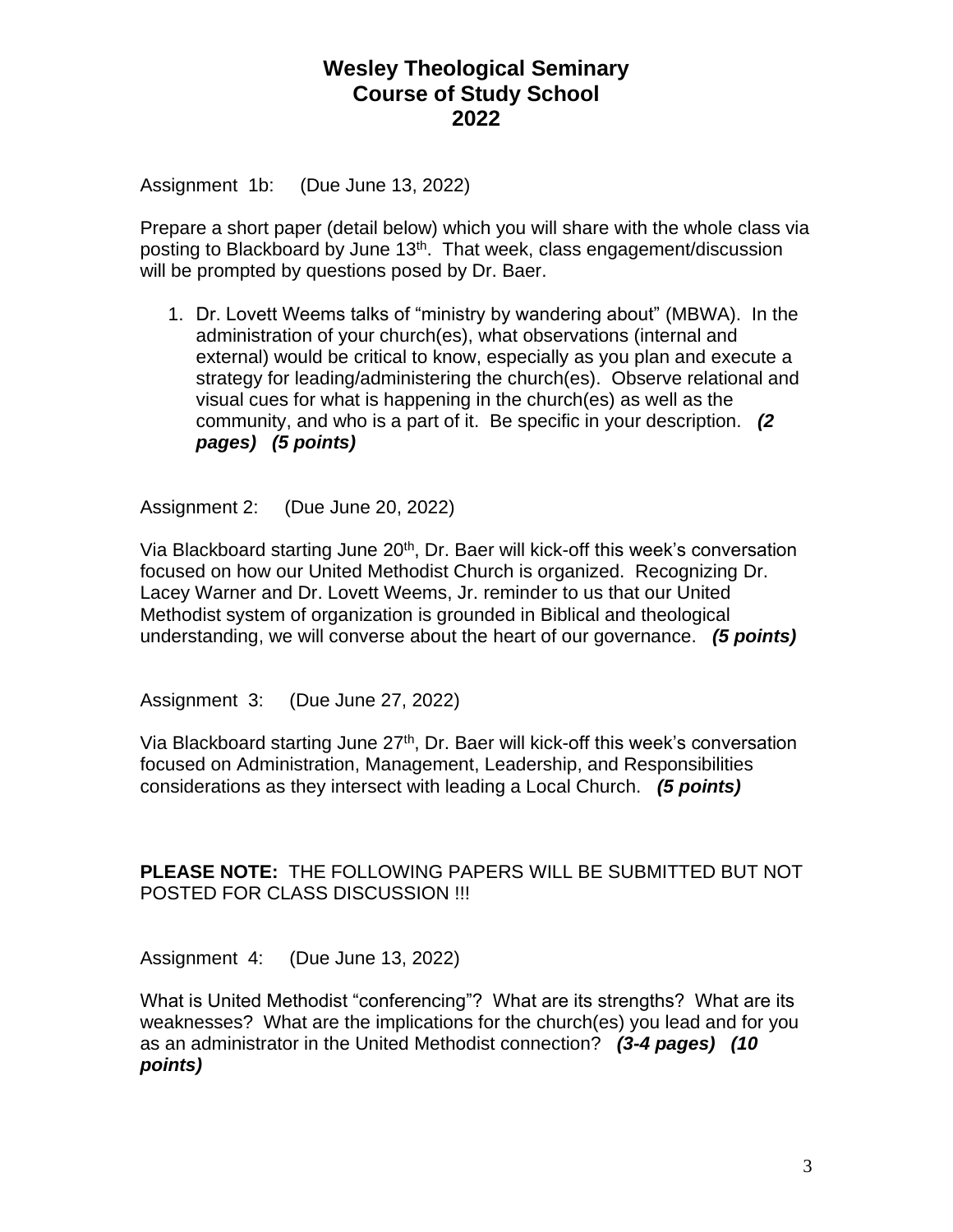Assignment 5: (Due June 13, 2022)

Review Part IV *(pp. 93-103)* and Part VI, Chapter I *(pp. 147-221)* of the *The Book of Discipline of The United Methodist Church 2016*. Pay close attention to the paragraphs that relate to the mission of the church. Answer the following:

- a. What is the mission of the church?
- b. In what ways is your leadership/administration congruent and/or non-congruent with the mission?
- c. In what ways is your church(es) fulfilling and/or not fulfilling the mission? Be specific!
- d. What are the implications for the future? *(2 pages) (10 points)*

Assignment 6: (Due June 13, 2022)

With the mission of the church as foundational:

- a. What is the vision where you serve for you as leader as well as those who you lead?
- b. With mission and vision in mind, and understanding your setting, write two SMART goals for the next 12 months *(SMART goals are specific, measurable, attainable, realistic, timely)*. Answer the who/what/when questions in your goals.
- c. Explain how these goals are faithful to the mission and vision.
- d. What resources are available to help you implement the vision? Include connectional and community resources.
- e. How will "success" be evaluated/measured/adjusted. Be specific! *(3-4 pages) (10 points)*

Assignment 7: (Due June 27, 2022)

Property issues often cause problems. Review Part VI, Chapter 6 *(pp. 733–776)* of *The Book of Discipline of The United Methodist Church 2016*.

- a. What did you learn about the responsibility of the trustees and/or the requirements for property administration that you did not previously know?
- b. Are your trustees functioning according to the guidelines and direction of the *Discipline?* What are the differences? Be specific!
- c. As administrator, how will you lead the church into compliance? Be specific! *(2-3 pages) (10 points)*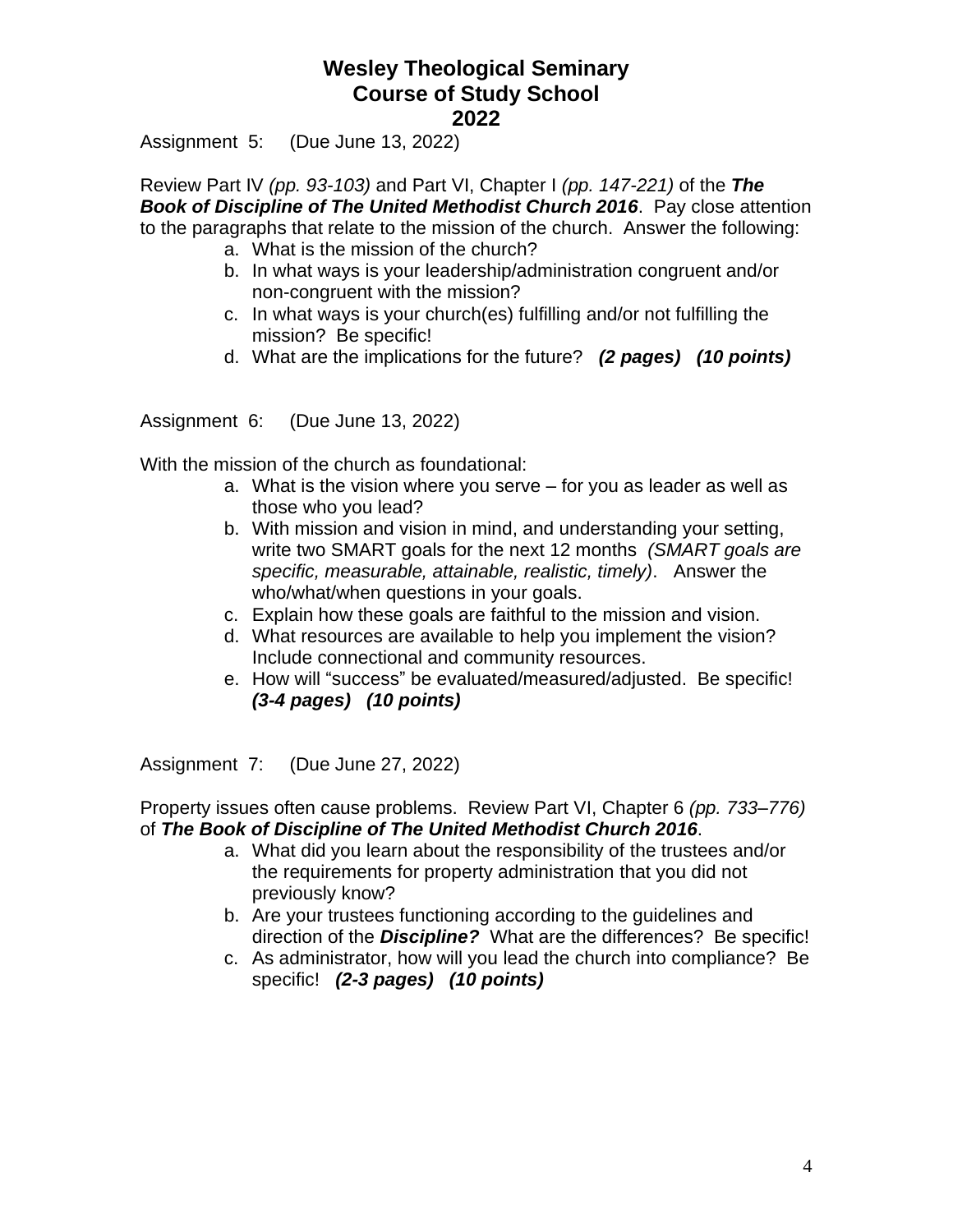Assignment 8: (Due June 27, 2022)

Dr. Robert Dale reminds us that as administrator of a local church, the congregation looks to you for leadership when it comes to finances. What is your understanding of Biblical stewardship and your theology of finance? How do/will you preach; teach; communicate; model; Biblical stewardship? Be specific. *(3 pages) (10 points)*

Assignment 9: (Due June 27, 2022)

Conflict is inevitable in the local church.

- a. Reflect on your personal "history with conflict."
- b. How have you coped with/responded to conflict in the past?
- c. What is you default response (that which you do without thinking)?
- d. What insights have you gained about yourself and about potential strategies for dealing with conflict in your church(es) in the future? *(2 pages) (10 points)*

### **ZOOM Class (Synchronous)**

Class will be held via ZOOM the week of July 18-22 each day from 1:30 to 3:45.

### **Grading:**

Assignments – 80% Attendance and Participation – 15% Final Exercise – 5%

Rev. Dr. Timothy R. Baer

[tbaer@susumc.org](mailto:tbaer@susumc.org) [tbaer@wesleyseminary.edu](mailto:tbaer@wesleyseminary.edu)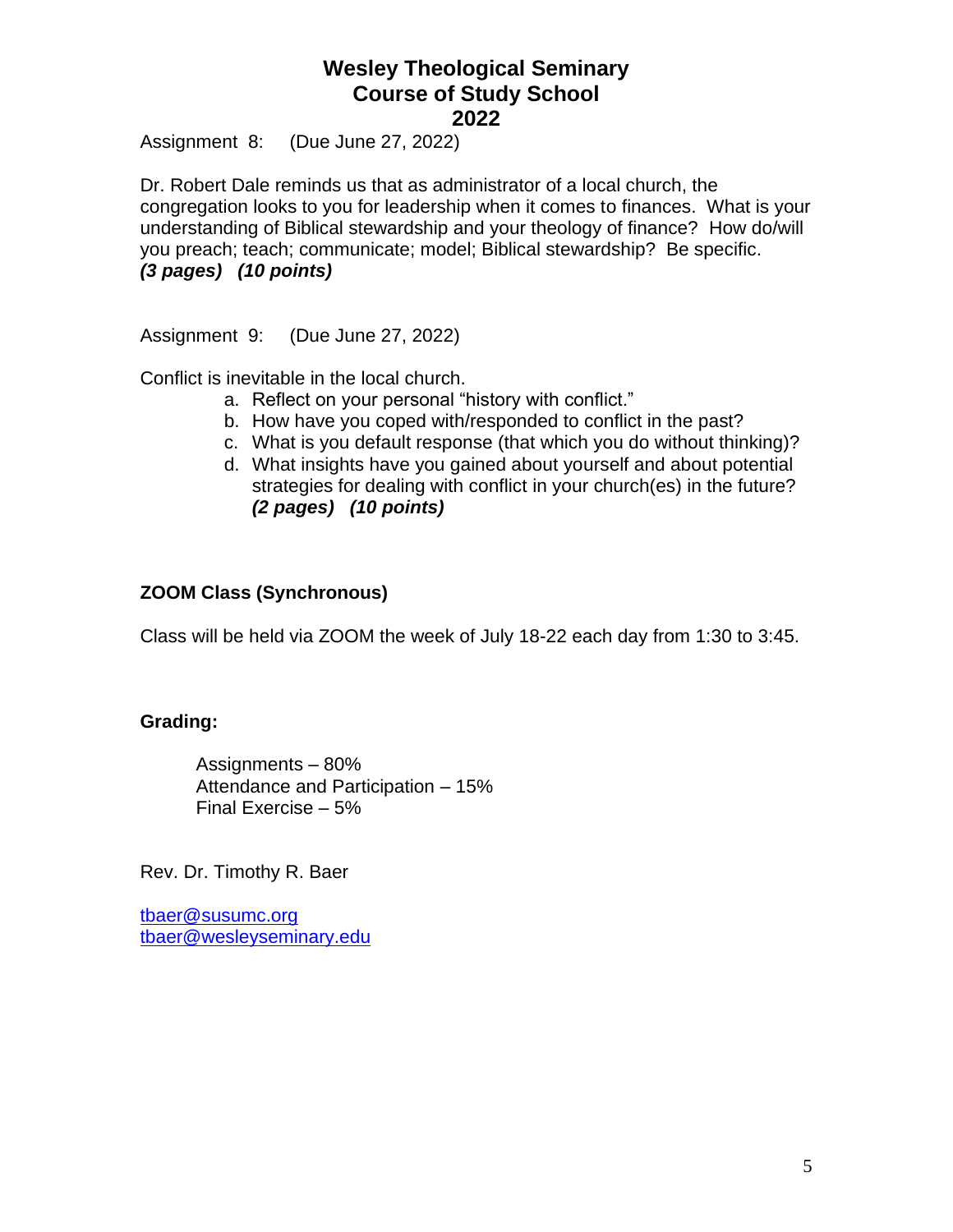### **Criteria for Evaluating Course Work:**

Regardless of whether you write a paper, answer an essay question, voice an oral presentation, or create any original project, the academic context requires that certain minimal requirements characterize your work. While there are subjective components in the grading process, most professors are concerned that you become well educated in four basic qualities of excellent academic work.

- 1. Demonstration of an empathetic understanding of the content of texts and resources. Your topic should not only be well researched in the library, through interviews and observations, and/or from assigned readings and class discussions, but you should be able to provide a fair description and a clear understanding of texts and resources. This is apparent in the ability to describe and discuss precisely and accurately what an author has written or a speaker has said. Evaluation, response, and critique follow accurate representation of another's ideas—earn the privilege of criticizing a viewpoint by showing that you really understand it.
- 2. Clear critical thinking that provides appropriate specific evidence for conclusions. Use the most precise historical, empirical, or contemporary data or information to support the claims of your thesis and paragraphs. Conclusions follow from and are supported by evidence. Be sure that your evidence is relevant, accurate, and detailed. Adherence to clear critical thinking, relevant and accurate evidence, and logical organization constitute sound arguments. Even creative writing requires logical relationships among ideas to assist your readers in following the plot or main point.
- 3. Creativity that moves beyond reporting someone else's ideas. Your creative addition to academic discourse might include questioning, evaluating, applying, criticizing (positively or negatively), developing, or responding. You might see a connection between two or more ideas. You might see information from a unique perspective. The minimal requirement of academic work is correctly repeating what is read or discussed. Excellent work moves beyond repetition to unique insights, organization, correlations, and theses. Work to find your own scholarly and professional voice.
- 4. Grammar, spelling, and form. Excellent written work is conscious of proofreading and good communication. Oral presentations are equally accountable for careful expression. A brilliant thesis can be lost in a paper or project that obscures its ideas with careless communication. Your readers and listeners should not have to guess what you mean—help them by speaking and writing well.

### **Grading:**

The instructor assumes that everyone in the class is capable of the work required to receive a "B" grade for each assignment. The following interpretations of the meaning of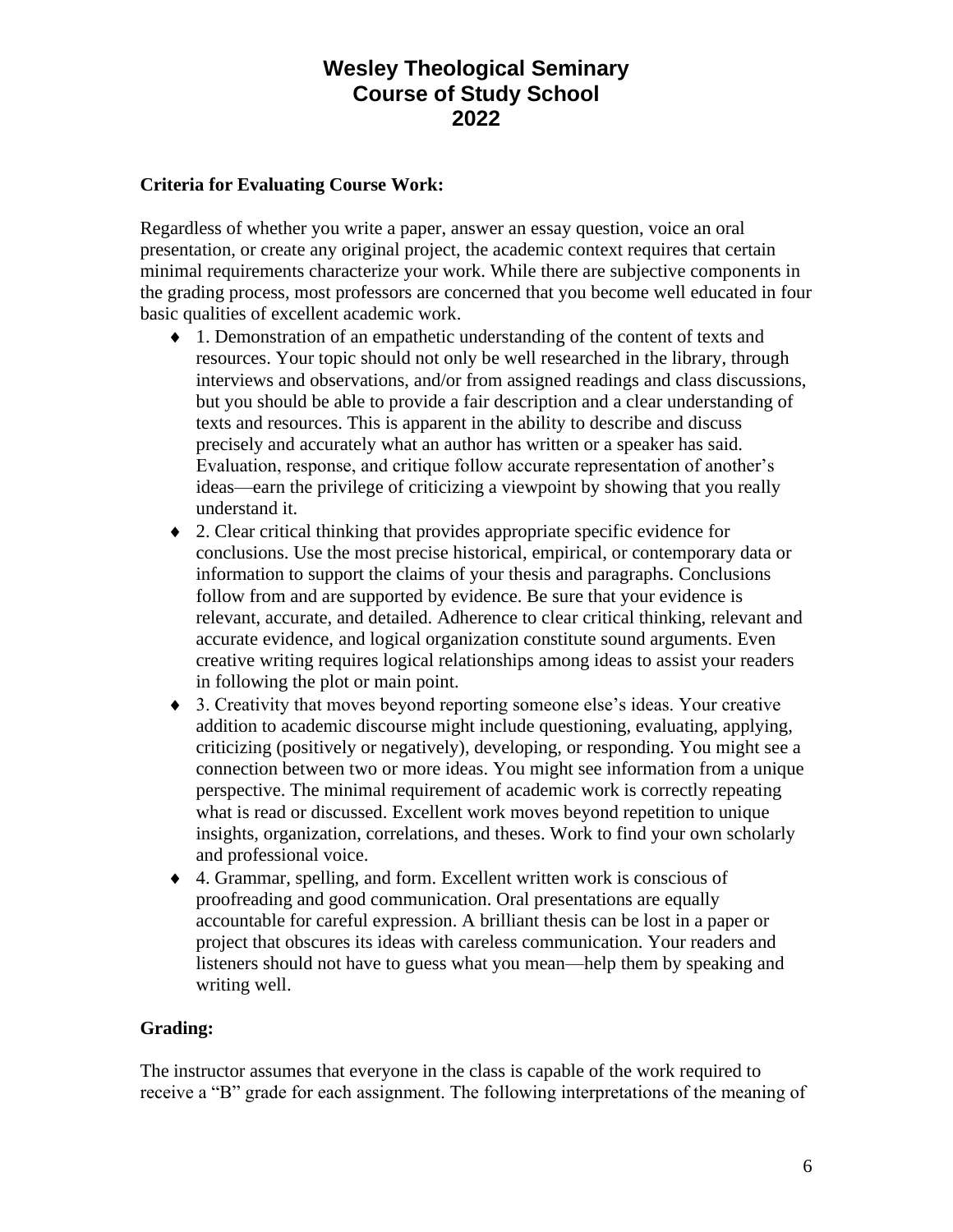each grade have been developed to help class members review their work to identify strengths and problems.

- A "B" means that the basic elements of the assignment have been faithfully included, the argument is internally coherent, and clearly articulated.
- A "B+" means the assignment is also well crafted.
- An "A-" means that the assignment is not only well crafted, but it also probes the issues with considerable insight.
- An "A" means the assignment is well crafted, reveals considerable insight, and moves beyond the range of the student's prior knowledge to begin to construct new perspectives and meanings for the subject. In other words, it shows the student's imagination at work; it has a creative edge.
- $\triangle$  A "C+" means that the assignment lacks clarity or focus, tends to reveal more the writer's opinions than the results of the writer's analysis, and lacks reflective insight into the issues being discussed.
- A "C" means that the assignment does not move beyond the reporting of information from readings and/or class discussions to engaging them with issues being discussed; it may indicate inappropriate or misuse of data and readings.
- A "C-" means that despite some moments of focused discussion and insight, major gaps exist in the development of the argument or discussion.
- An "F" means the individual needs to see me immediately.
- Grades will be reduced a step (e.g. from B to a B-) for assignments handed in after the start of class, and a full letter grade for any assignments 24 hours past due. Assignments over 48 hours past due will be lowered two letter grades. We need to talk if an assignment is over 72 hours past due. Please note only two unexcused absences are allowed before grade is lowered one step. Final course grades are mailed to the student, GBHEM in Nashville and the student's conference representative by September 30. Grades are not posted on-line.

### **Inclusive Language:**

In both oral and written contributions to the course, students are expected to be conscious of the power of language in theology. Inclusive language respects both gender and racial diversity, and students should demonstrate awareness that language about persons and God expresses values and impacts theological ideas in the details of race and gender connotations. Both gender and race are socially-constructed categories, and changing language is part of bringing justice to theological discourse.

### **Academic Policies:**

- **Attendance:** Students are expected to attend all classes in their entirety. Faculty members have the authority to set attendance policies for particular courses and those policies will be included in the course syllabus. Deviation from the attendance policy may result in reduction of grade or loss of credit for the course.
- **Plagiarism:** Plagiarism is regarded as a serious offense and will result in substantial penalties, including the possibility of academic dismissal. The faculty